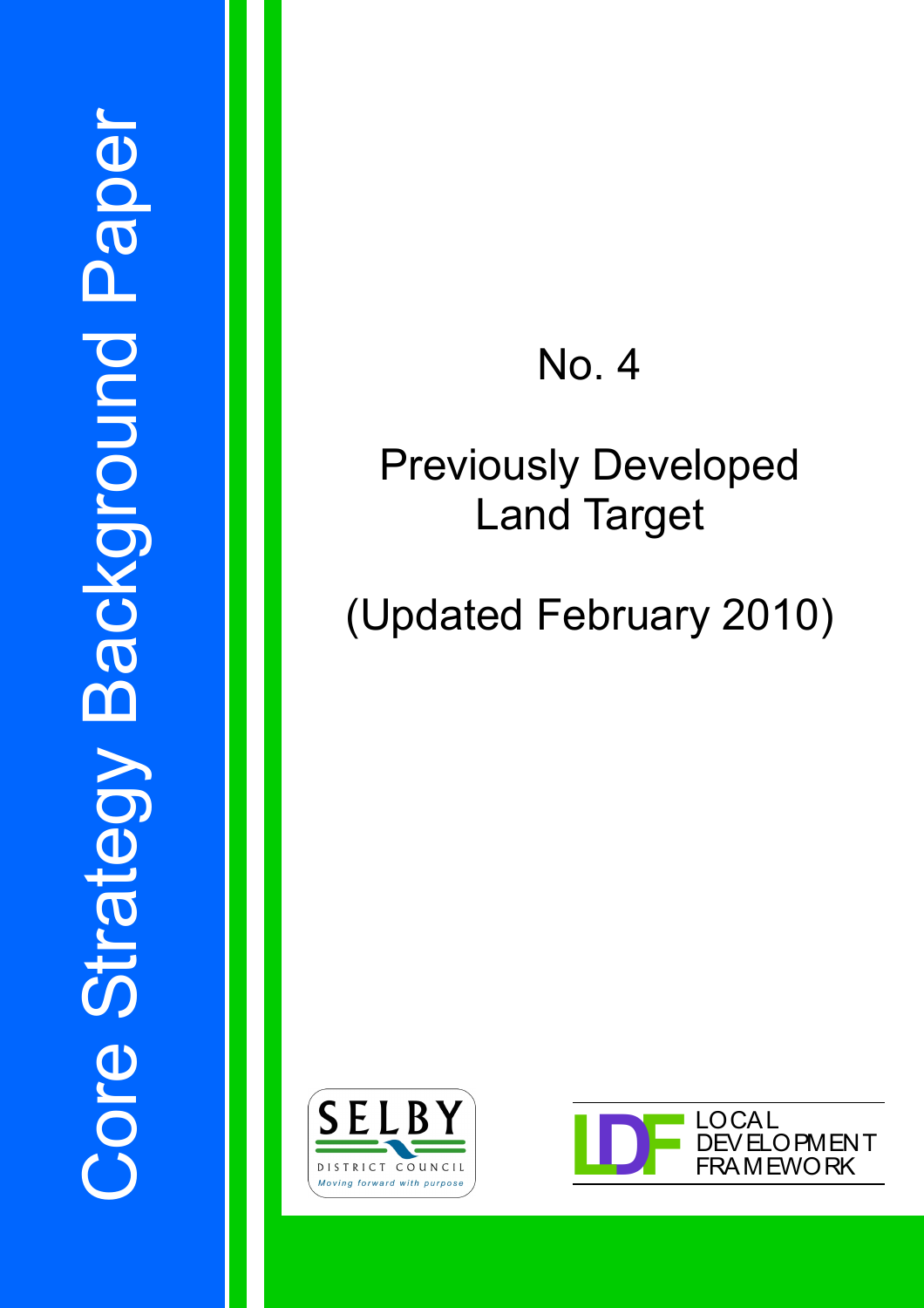**Core Strategy Background Paper No. 4** 

**Previously Developed Land Target** 

**Revised February 2010**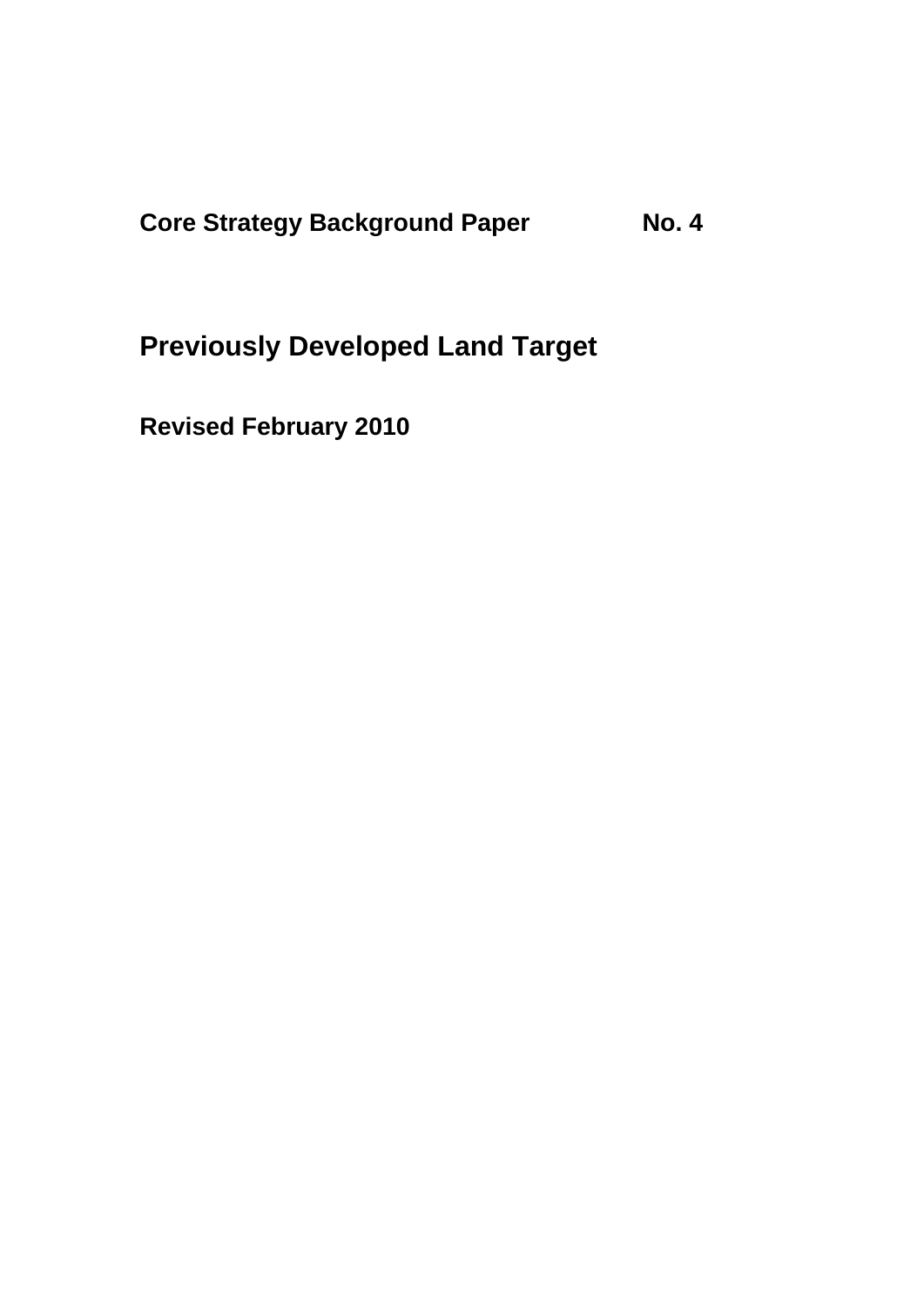#### **Introduction**

- 1.1 Government policy as expressed in Planning Policy Statement No.3 (2006) – Housing (PPS3), encourages the effective use of land by re-using land that has been previously developed. The national target is for 60% of new dwellings to be constructed on previously developed land as defined in PPS3.
- 1.2 The Regional Spatial Strategy (RSS) establishes a more challenging regional target of 65%, as an average to be achieved over the period 2004 -2026. The Strategy recognises, however, that because of the diversity of the region there will be significant differences as to what can be achieved in each local authority area. In general rural areas are likely to achieve lower percentages compared with larger urban centres. The initial draft of the RSS set a target of 45% for Selby District. However the adopted RSS leaves it to Local Development Frameworks to set local targets.
- 1.3 This Background Paper considers the evidence and issues involved in setting an appropriate target for previously developed land usage within Selby District. As a starting point, Table 1 provides an indication of recent trends.

| Year of<br><b>Completion</b> | <b>Dwellings on PDL</b> | <b>Total Dwellings</b> | % on PDL |
|------------------------------|-------------------------|------------------------|----------|
| 04/05                        | 244                     | 471                    | 52       |
| 05/06                        | 478                     | 638                    | 75       |
| 06/07                        | 585                     | 874                    | 67       |
| 07/08                        | 299                     | 583                    | 51       |
| 08/09                        | 148                     | 226                    | 65       |
| <b>Totals</b>                | 1754                    | 2792                   | 63       |

#### **Proportions of Housing Development on Previously Developed Land**

2.1 The above table indicates that the proportion of housing completions between 2004 and 2009 constructed on previously developed land, averaged 63%. It also illustrates the considerable variation in the proportion from year to year without any significant trend being evident. This is because the development of a single large previously developed site in a particular year can significantly influence the percentage.

*\_\_\_\_\_\_\_\_\_\_\_\_\_\_\_\_\_\_\_\_\_\_\_\_\_\_\_\_\_\_\_\_\_\_\_\_\_\_\_\_\_\_\_\_\_\_\_\_\_\_\_\_\_\_\_\_\_\_\_\_\_\_\_\_\_\_\_\_\_\_\_\_\_\_\_* 

*Previously Developed Land Target (Revised February 2010)*